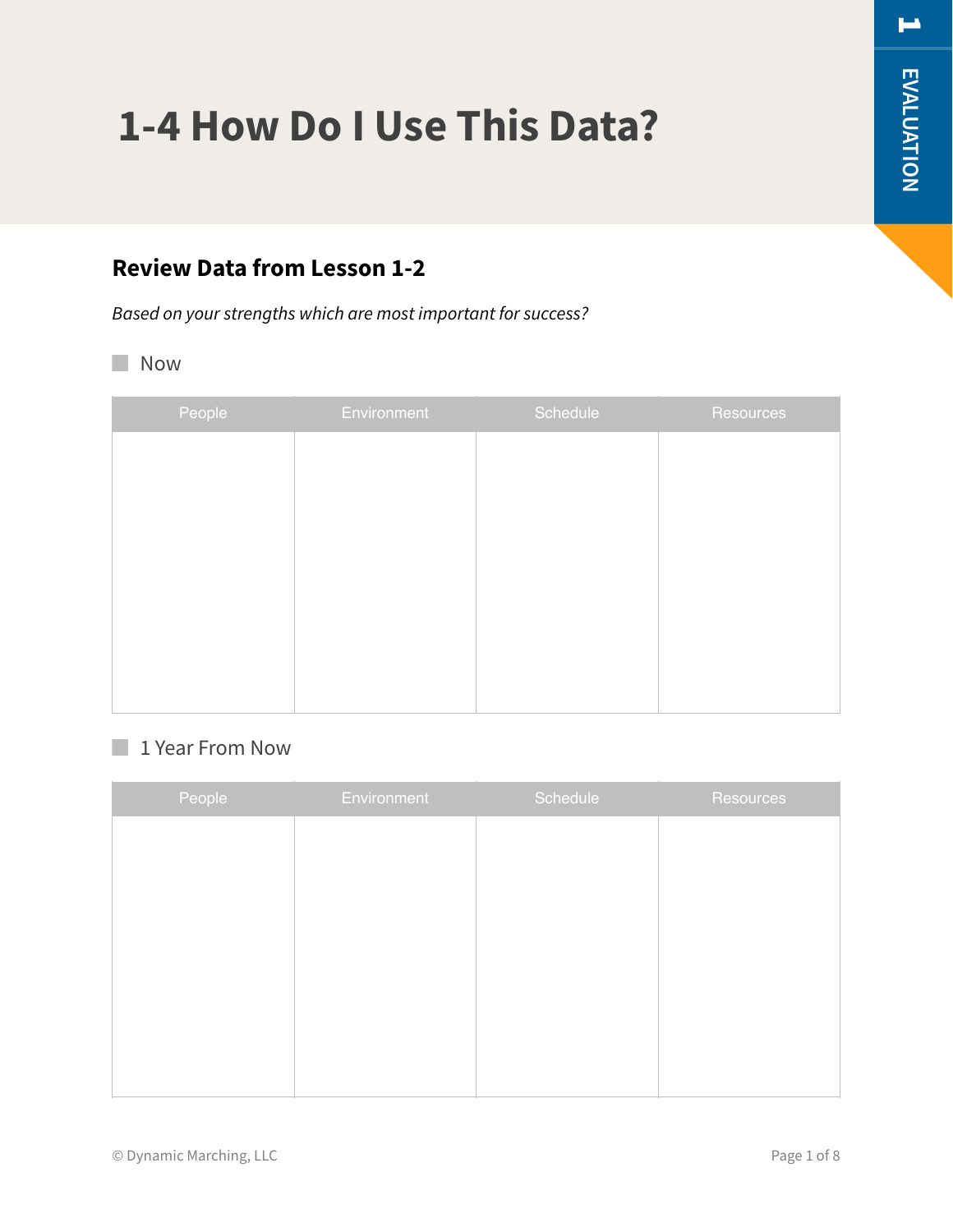$\blacktriangleright$ 

# **1-4 How Do I Use This Data?**

### **3 Years From Now**

| People | Environment | Schedule | Resources |
|--------|-------------|----------|-----------|
|        |             |          |           |
|        |             |          |           |
|        |             |          |           |
|        |             |          |           |
|        |             |          |           |
|        |             |          |           |
|        |             |          |           |
|        |             |          |           |

### 5-10 Years From Now

| People | Environment | Schedule | Resources |
|--------|-------------|----------|-----------|
|        |             |          |           |
|        |             |          |           |
|        |             |          |           |
|        |             |          |           |
|        |             |          |           |
|        |             |          |           |
|        |             |          |           |
|        |             |          |           |
|        |             |          |           |
|        |             |          |           |
|        |             |          |           |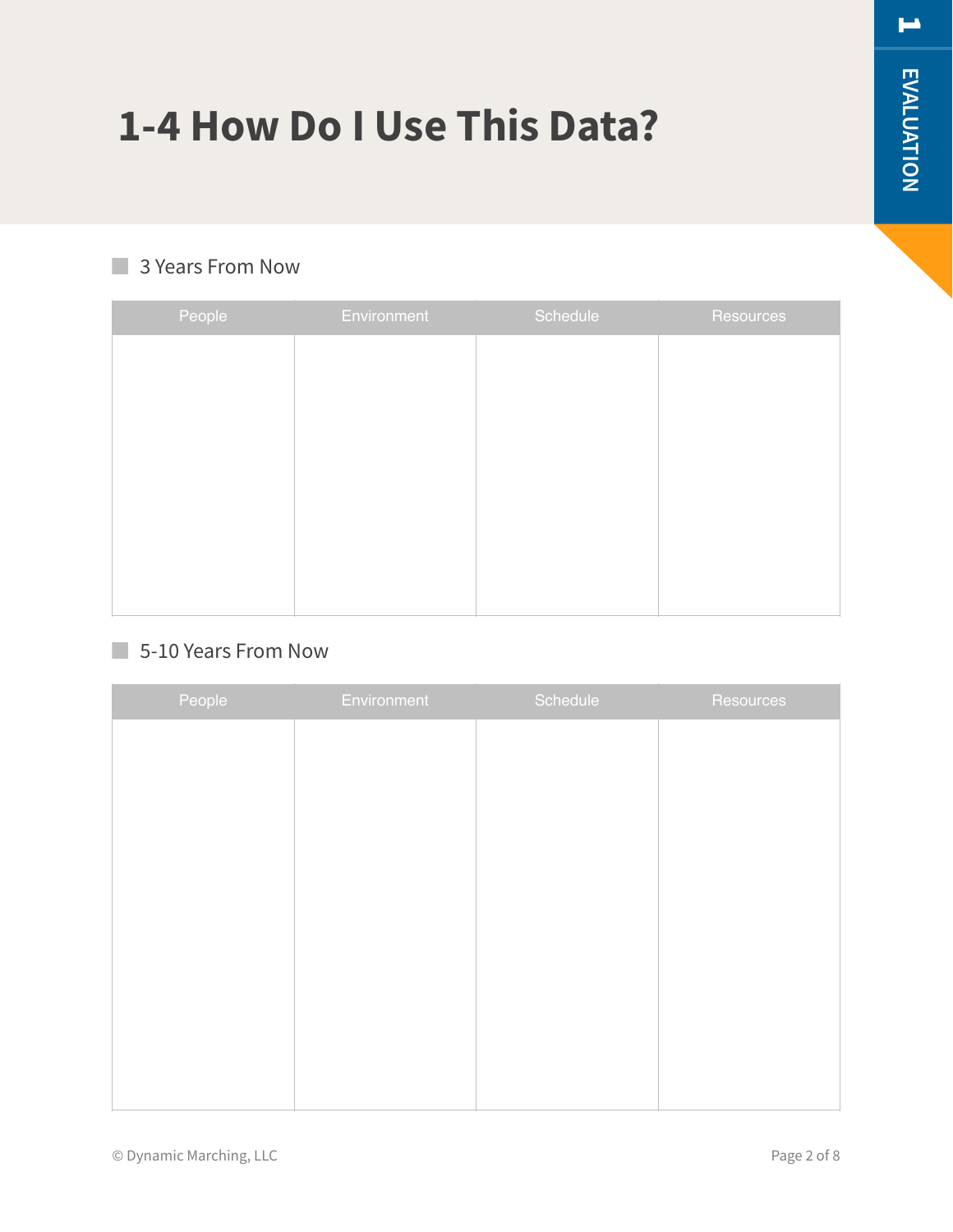$\blacksquare$ 

# **1-4 How Do I Use This Data?**

### **Review Data from Lesson 1-3**

*Based on your areas for growth which are most detrimental?*

#### **Now**

| People | Environment | Schedule | Resources |
|--------|-------------|----------|-----------|
|        |             |          |           |
|        |             |          |           |
|        |             |          |           |
|        |             |          |           |
|        |             |          |           |
|        |             |          |           |
|        |             |          |           |
|        |             |          |           |

#### **1** Year From Now

| People | Environment | Schedule | Resources |
|--------|-------------|----------|-----------|
|        |             |          |           |
|        |             |          |           |
|        |             |          |           |
|        |             |          |           |
|        |             |          |           |
|        |             |          |           |
|        |             |          |           |
|        |             |          |           |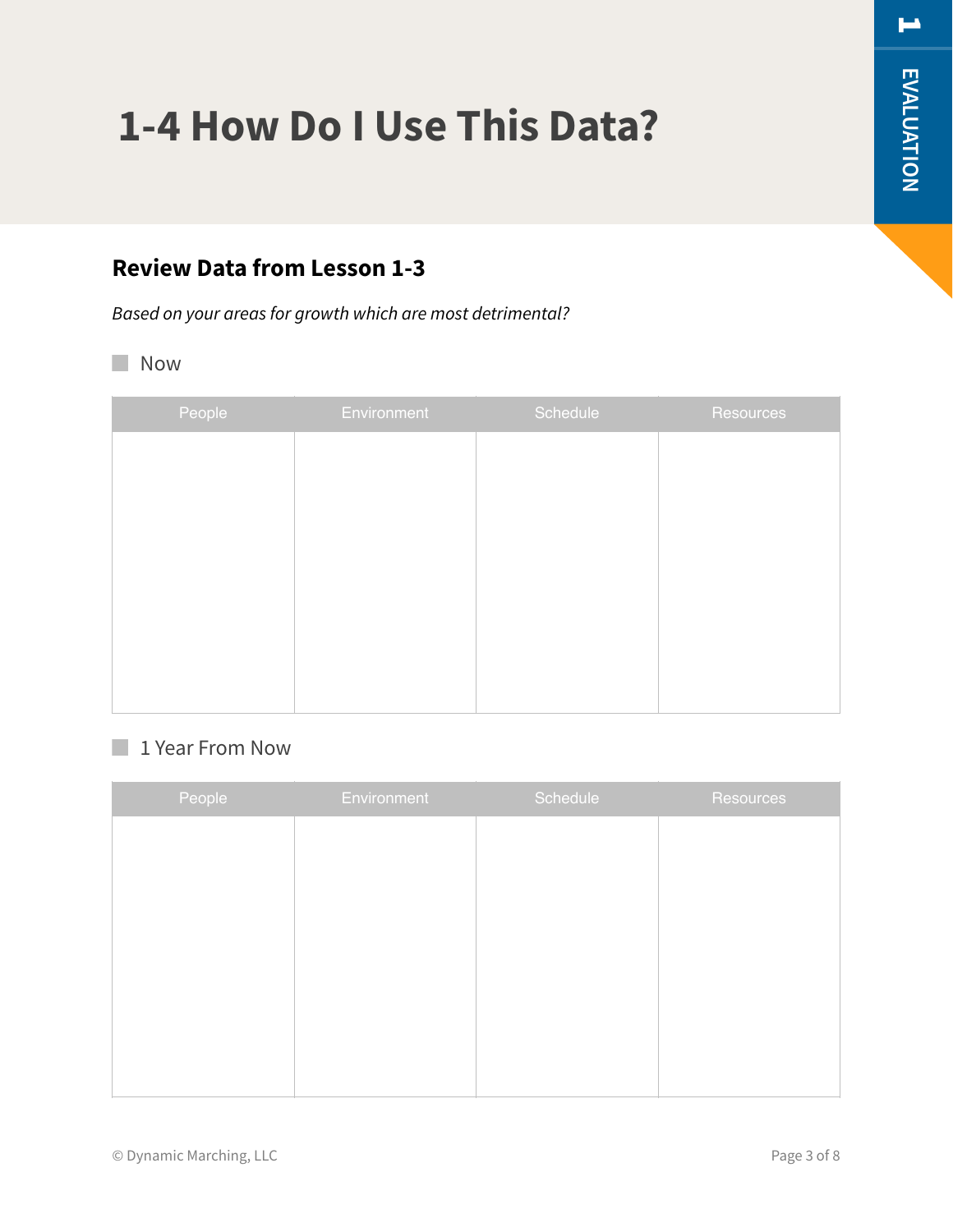$\blacktriangleright$ 

# **1-4 How Do I Use This Data?**

### **3 Years From Now**

| People | Environment | Schedule | Resources |
|--------|-------------|----------|-----------|
|        |             |          |           |
|        |             |          |           |
|        |             |          |           |
|        |             |          |           |
|        |             |          |           |
|        |             |          |           |
|        |             |          |           |
|        |             |          |           |

### 5-10 Years From Now

| People | Environment | Schedule | Resources |
|--------|-------------|----------|-----------|
|        |             |          |           |
|        |             |          |           |
|        |             |          |           |
|        |             |          |           |
|        |             |          |           |
|        |             |          |           |
|        |             |          |           |
|        |             |          |           |
|        |             |          |           |
|        |             |          |           |
|        |             |          |           |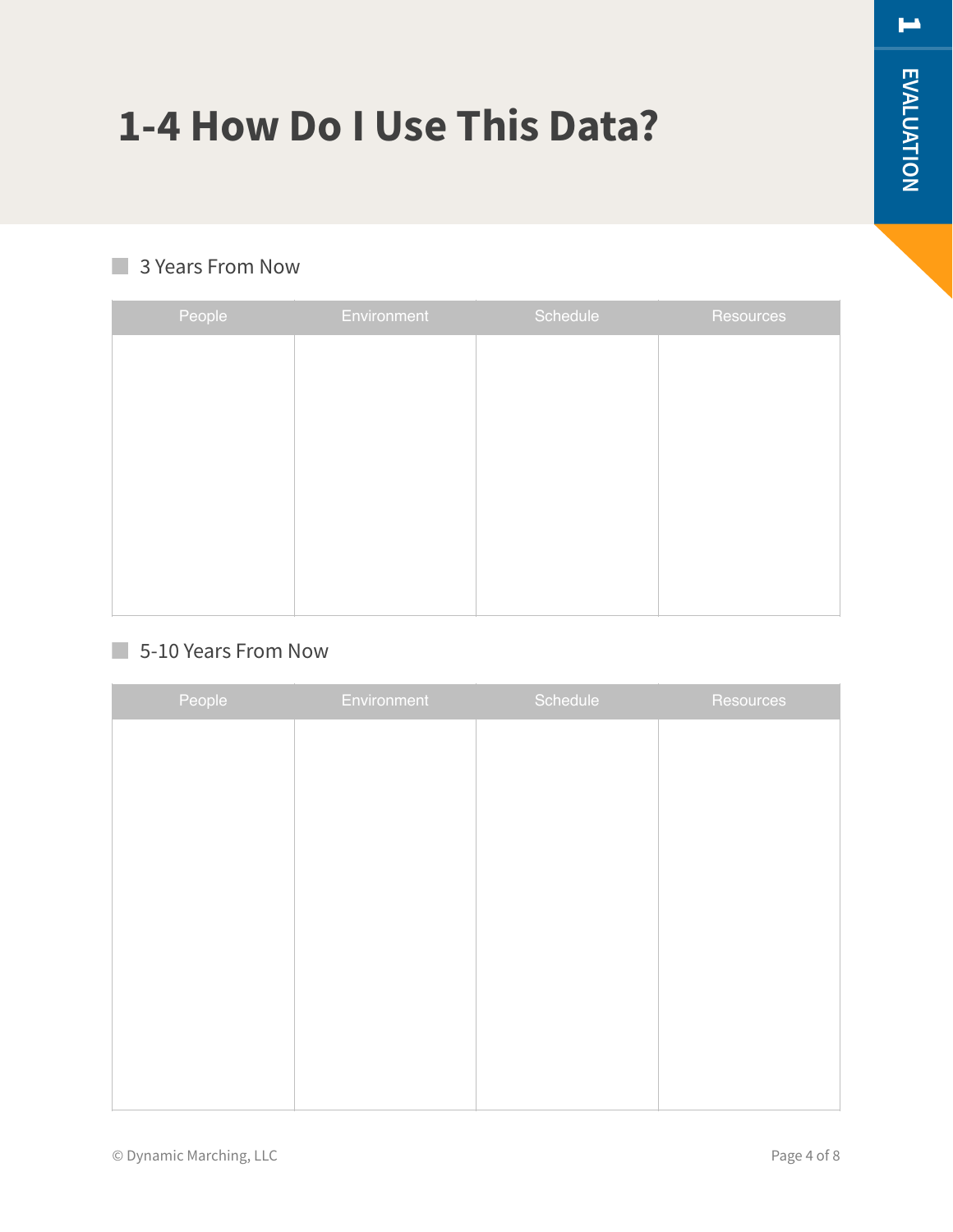$\blacktriangleright$ 

# **1-4 How Do I Use This Data?**

## **Right Now!**

What can you do *right now* to maximize your successful areas and minimize your areas for growth? These are just examples… not a to-do list.

■ Example - People: Who do you need to talk to? I mean a loooong sit-down...

Example - Environment: This could be as simple as cleaning up your office.

- Example Schedule: Sit down with a year-long calendar and start writing.
- Example Resources: Is there something you can purchase this week that will make your life easier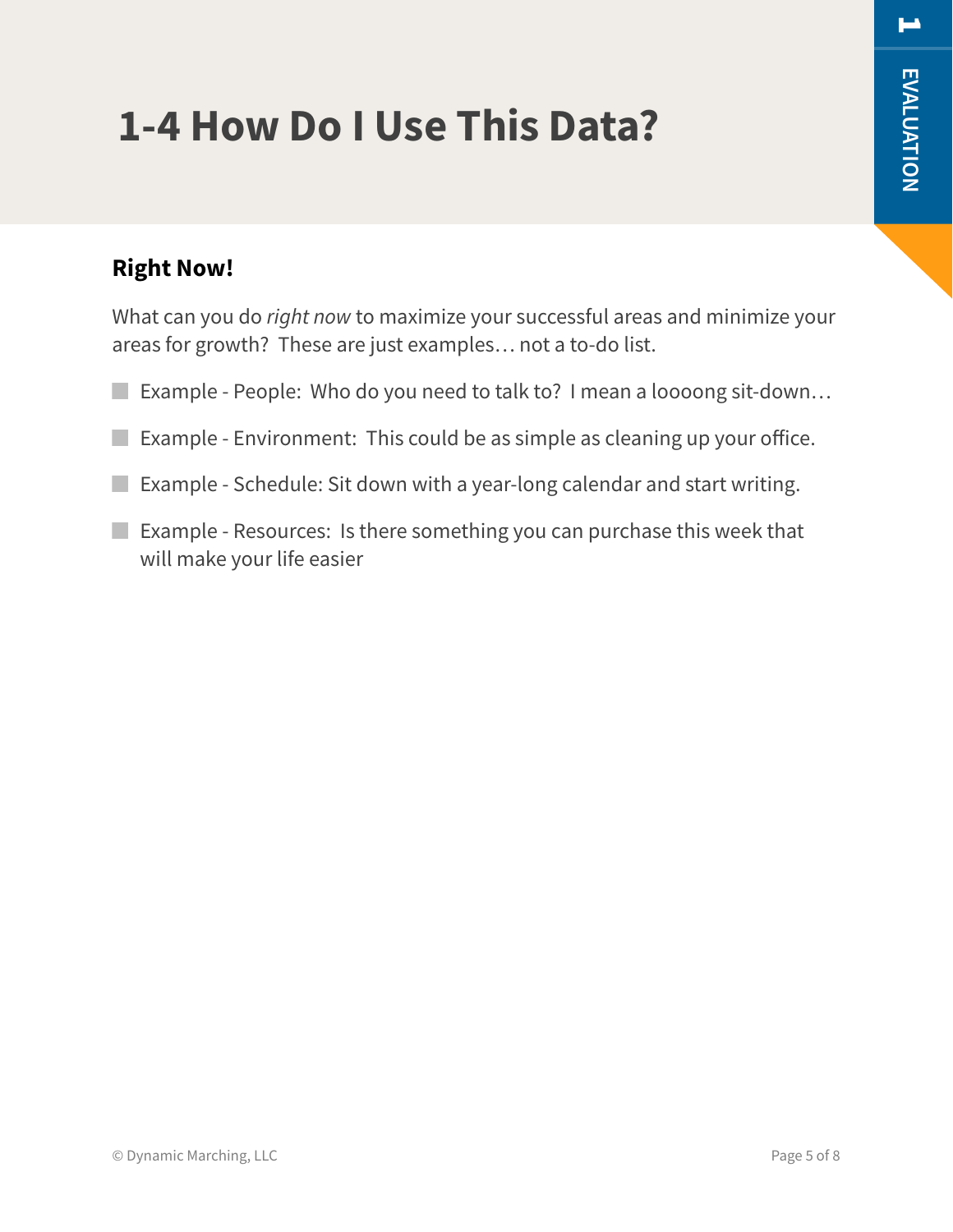# **1-4 How Do I Use This Data?**

### **Ask A Pro**

Who can you reach out to to do one of the following things?

- $\blacksquare$  Study their program though a series of questions over email.
- Have an hour phone conversation about how they do \_\_\_\_\_\_\_\_.  $\mathcal{L}_{\mathcal{A}}$
- Schedule a school visit to see how they do \_\_\_\_\_\_\_\_\_\_\_\_. ш
- Bring in a clinician to work with you or your people on \_\_\_\_\_\_\_\_\_\_\_.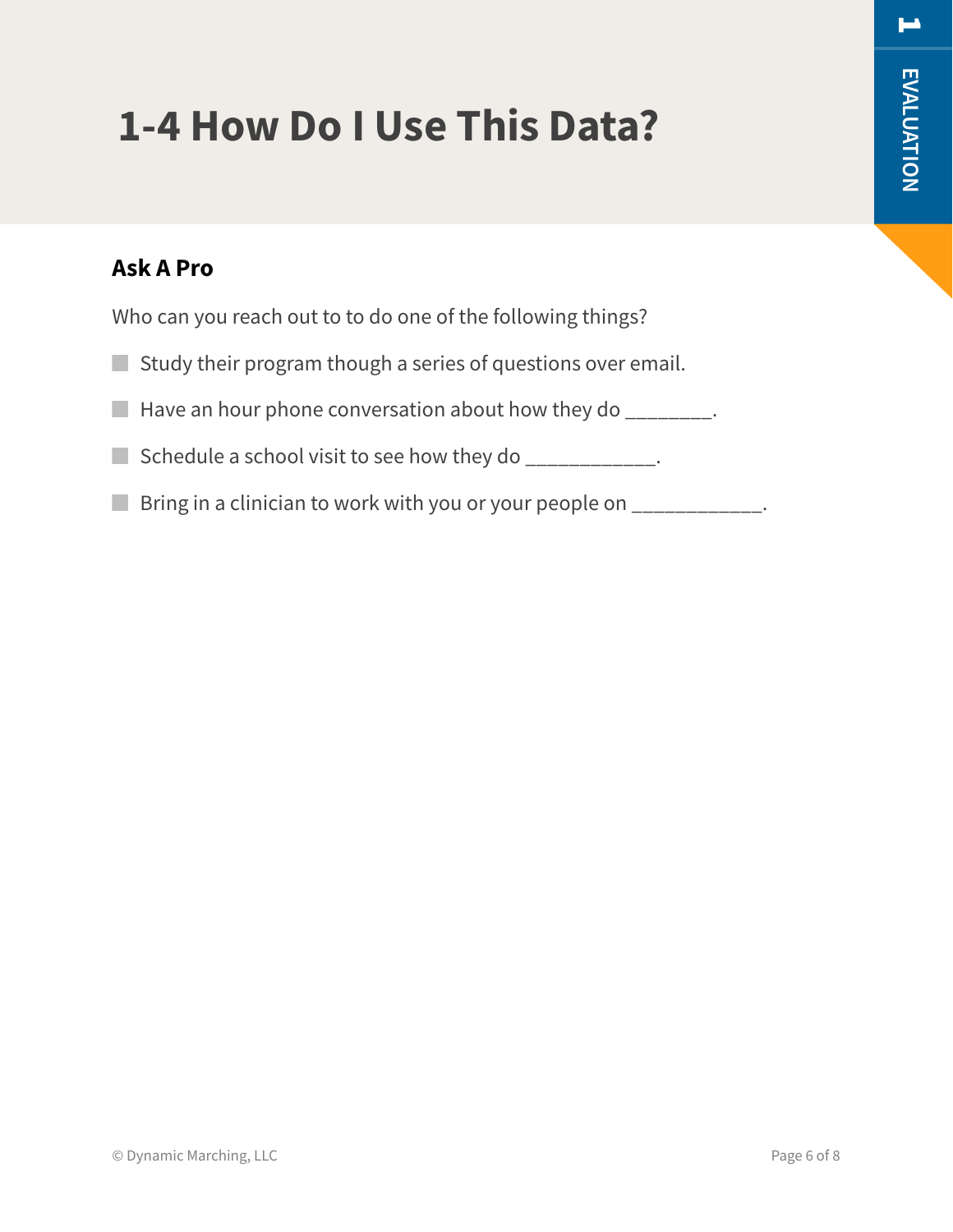## **1-4 How Do I Use This Data?**

## **Annual Report**

*What will your annual report look like?* 

 $\blacktriangleright$